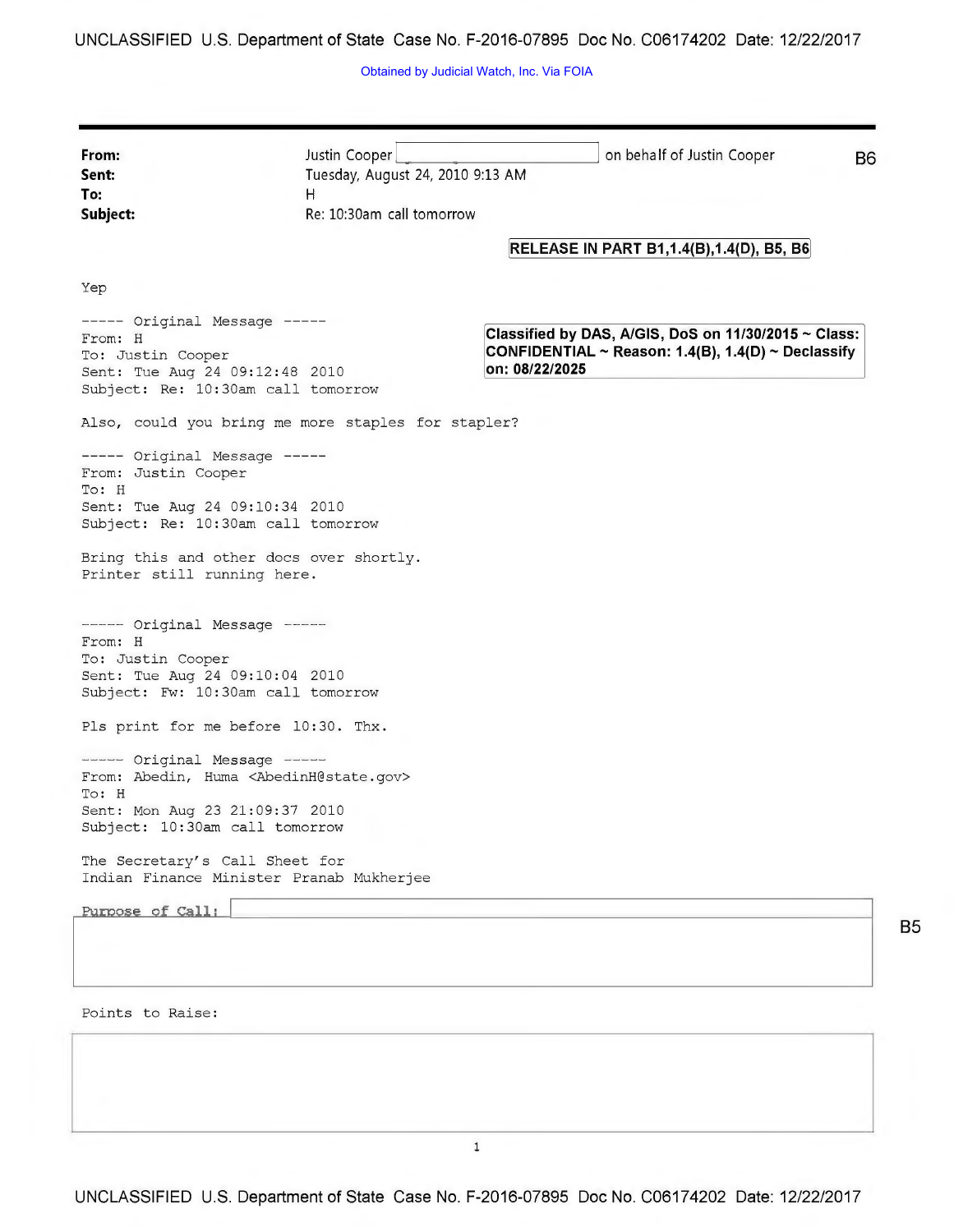Obtained by Judicial Watch, Inc. Via FOIA

Background: It was reported in India Friday that a Parliamentary Standing Committee report sent to the Indian cabinet was amended in a manner that effectively created -- by removing the word "and" between two sensitive clauses (17 (a) and (b)) -- an additional, non-contractual path to liability, rendering the draft bill CSC non-compliant. The non-contractual path to liability, rendering the draft bill CSC non-compliant. importance to industry, both American and international, of this three-letter word cannot be overstated. GE and Westinghouse have told us they will not enter the Indian market if the bill is not  $CSC-compliant$ .  $\boxed{\qquad \qquad }$  1.4(D)

<sup>The</sup> recommendations of the standing committee report are being  $|B1|$ drafted into the bill, a copy of which we have not yet received. (The bill should be tabled in parliament on Wednesday, August 25.)

> **1.4(8) 1.4(0) 81**

**85**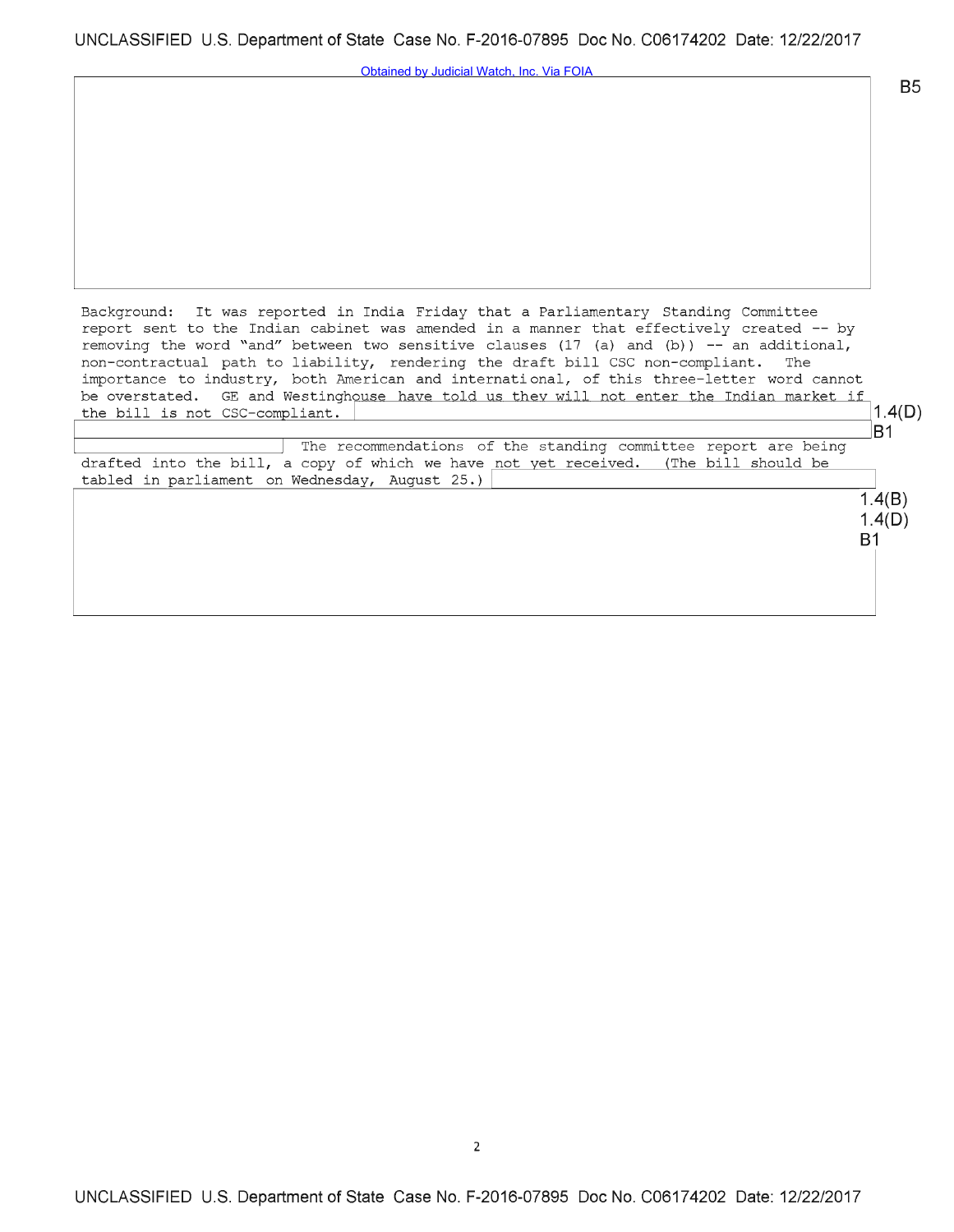Obtained by Judicial Watch, Inc. Via FOIA

**From: Sent:**  H <hdr22@clintonemail.com> on behalf of H Tuesday, August 24, 2010 9:11 AM **To: Subject:**  Justin Cooper Re: 10:30am call tomorrow **RELEASE IN PART B1,1.4(B),1.4(D), B5** Ok **Classified by DAS, A/GIS, DoS on 11/30/2015 - Class: CONFIDENTIAL**  - **Reason: 1.4(8),1.4(D) - Declassify on: 08/22/2025**  From: Justin Cooper To: H  $---$  Original Message  $---$ Sent: Tue Aug 24 09:10:34 2010 Subject: Re: 10:30am call tomorrow Bring this and other docs over shortly. Printer still running here. ----- Original Message -----From: H To: Justin Cooper Sent: Tue Aug 24 09:10:04 2010 Subject: Fw: 10:30am call tomorrow Pls print for me before 10:30. Thx. ----- Original Message -----From: Abedin, Huma <AbedinH@state.gov> To: H Sent: Mon Aug 23 21:09:37 2010 Subject: 10:30am call tomorrow The Secretary's Call Sheet for Indian Finance Minister Pranab Mukherjee Purpose of Call:

**B5** 

Points to Raise:

1